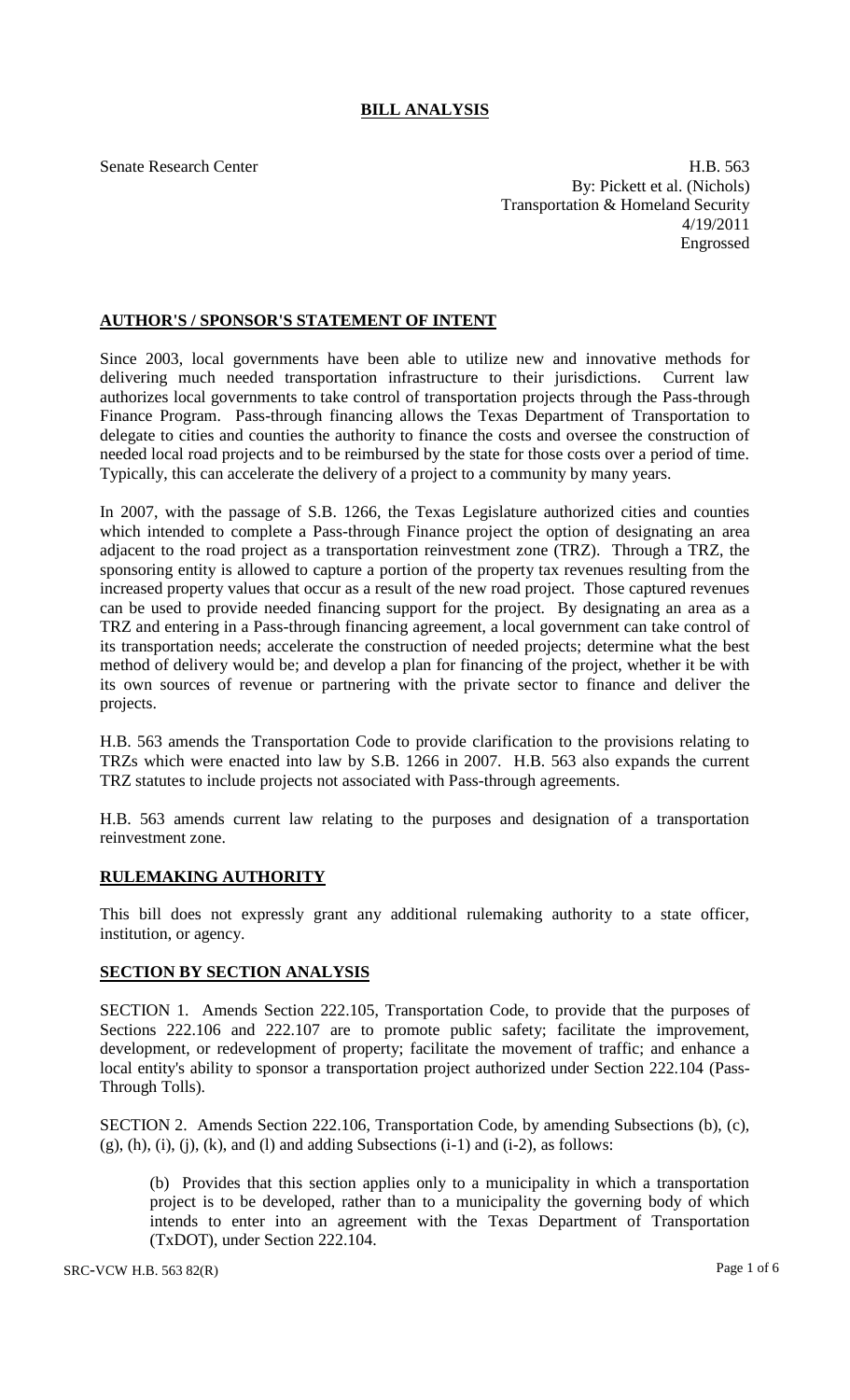(c) Authorizes the governing body of the municipality by ordinance, if the governing body determines an area to be unproductive and underdeveloped and that action under this section will further the purposes stated in Section 222.105, to designate a contiguous geographic area in the jurisdiction of the municipality to be a transportation reinvestment zone to promote a transportation project, rather than a transportation project described by Section 222.104 that cultivates development or redevelopment of the area.

(g) Requires that the ordinance designating an area as a transportation reinvestment zone:

(1) describe the boundaries of the zone with sufficient definiteness to identify with ordinary and reasonable certainty the territory included in the zone;

(2) provide that the zone takes effect immediately on passage of the ordinance;

(3) assign a name to the zone for identification, with the first zone designated by a municipality designated as "Transportation Reinvestment Zone Number One, (City or Town, as applicable) of (name of municipality)," and subsequently designated zones assigned names in the same form, numbered consecutively in the order of their designation;

(4) designate the base year for purposes of establishing the tax increment base of the municipality;

(5) establish an ad valorem tax increment account for the zone; and

(6) contain findings that promotion of the transportation project will cultivate the improvement, development, or redevelopment of the zone.

Makes nonsubstantive changes.

(h) Requires the municipality, from taxes collected on property in a zone, to pay into the tax increment account for the zone the tax increment produced by the municipality, less any amount allocated under previous agreements, including agreements under Chapter 380 (Miscellaneous Provisions Relating to Municipal Planning and Development), Local Government Code, or Chapter 311 (Tax Increment Financing Act), Tax Code, rather than an amount equal to the tax increment produced by the municipality.

(i) Requires that all or the portion specified by the municipality of the money deposited to a tax increment account be used to fund the transportation project for which the zone was designated, as well as aesthetic improvements within the zone. Authorizes any remaining money deposited to the tax increment account to be used for other purposes as determined by the municipality Deletes existing text requiring that money deposited to a tax increment account be used to fund projects authorized under Section 222.104, including the repayment of amounts owed under an agreement entered into under that section.

(i-1) Authorizes the governing body of a municipality to contract with a public or private entity to develop, redevelop, or improve a transportation project in a transportation reinvestment zone and to pledge and assign all or a specified amount of money in the tax increment account to that entity. Prohibits the governing body of the municipality, after a pledge or assignment is made, if the entity that received the pledge or assignment has itself pledged or assigned that amount to secure bonds or other obligations issued to obtain funding for the transportation project, from rescinding its pledge or assignment until the bonds or other obligations secured by the pledge or assignment have been paid or discharged.

(i-2) Provides that the boundaries of a zone, to accommodate changes in the limits of the project for which a reinvestment zone was designated, may be amended at any time,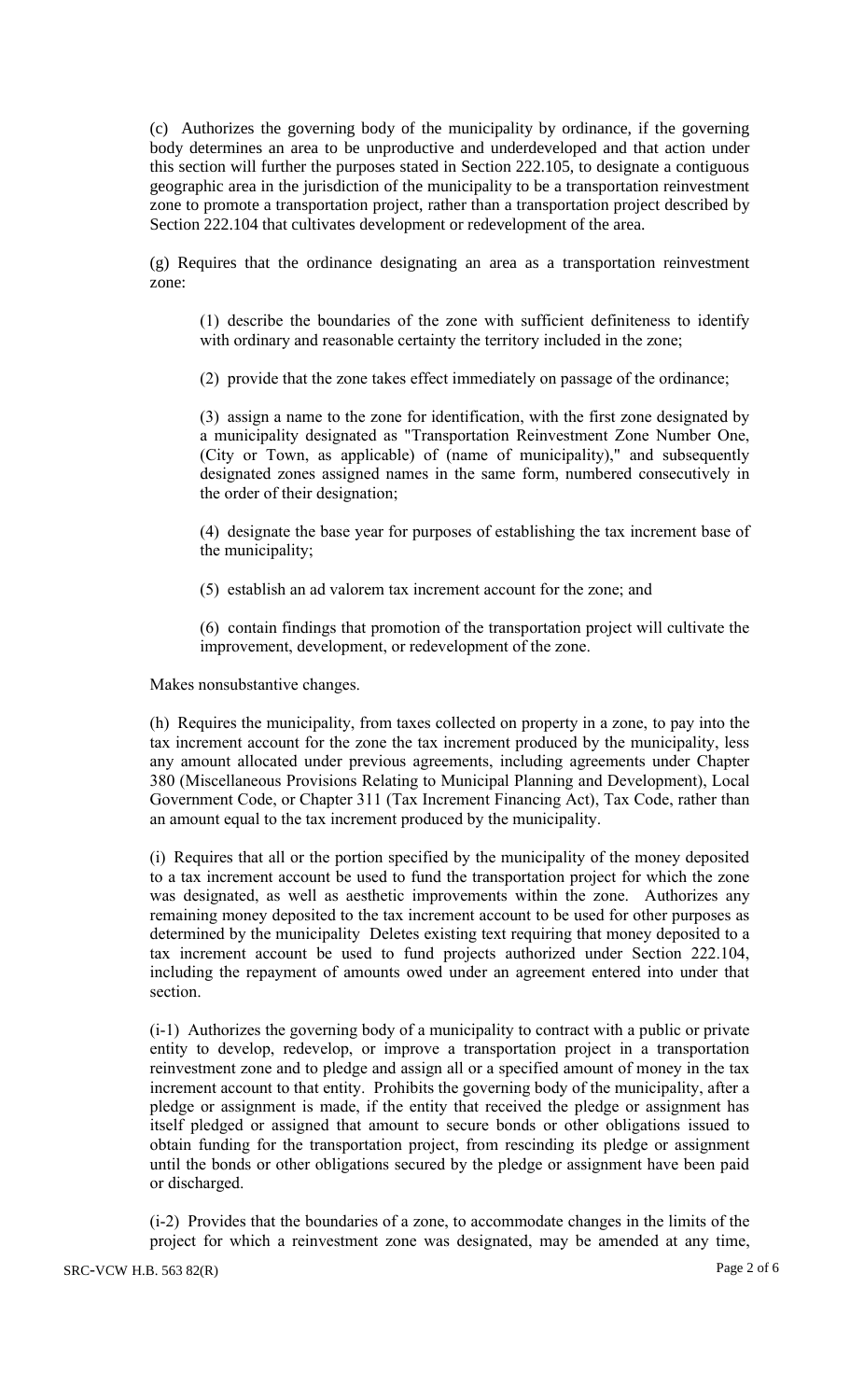except that property may not be removed or excluded from a designated zone if any part of the tax increment account has been assigned or pledged directly by the municipality or through another entity to secure bonds or other obligations issued to obtain funding of the project, and property may not be added to a designated zone unless the governing body of the municipality complies with Subsections (e) (relating to a public hearing prior to designating an area as a transportation reinvestment zone) and (g).

(j) Provides that except as provided by Subsections (i-1) and (k), rather than by Subsection (k), a transportation reinvestment zone terminates on December 31 of the year in which the municipality completes, rather than complies with, a contractual requirement, if any, that included the pledge or assignment of all or a portion of money deposited to a tax increment account or the repayment of money owed under an agreement for development, redevelopment, or improvement of the project for which the zone was designated, rather than under the agreement under Section 222.104 in connection with which the zone was designated.

(k) Provides that a transportation reinvestment zone terminates on December 31 of the 10th year after the year the zone was designated, if before that date the municipality has not entered into a contract described in Subsection (i-1) or otherwise not used the zone for the purpose for which it was designated.

(l) Authorizes any surplus remaining in a tax increment account on termination of a zone to be used for other purposes as determined by the municipality, rather than for transportation projects of the municipality in or outside of the zone.

SECTION 3. Amends the heading to Section 222.107, Transportation Code, to read as follows:

Sec. 222.107. COUNTY TRANSPORTATION REINVESTMENT ZONES.

SECTION 4. Amends Section 222.107, Transportation Code, by amending Subsections (b), (c), (e),  $(f)$ ,  $(h)$ ,  $(i)$ ,  $(k)$ , and  $(l)$  and adding Subsections  $(h-1)$  and  $(k-1)$ , as follows:

(b) Provides that this section applies only to a county in which a transportation project is to be developed, rather than a county the commissioners court of which intends to enter into a pass-through toll agreement with TxDOT, under Section 222.104.

(c) Authorizes the commissioners court of the county, after determining that an area is unproductive and underdeveloped and that action under this section would further the purposes described by Section 222.105, by order or resolution to designate a contiguous geographic area in the jurisdiction of the county to be a transportation reinvestment zone to promote a transportation project, rather than a transportation project described by Section 222.104 that cultivates development or redevelopment of the area, and for the purpose of abating ad valorem taxes or granting other relief from taxes imposed by the county on real property located in the zone.

(e) Requires the commissioners court, not later than the 30th day before the date the commissioners court proposes to designate an area as a transportation reinvestment zone under this section, to hold a public hearing on the creation of the zone, its benefits to the county and to property in the proposed zone, and the abatement of ad valorem taxes or the grant of other relief from ad valorem taxes imposed by the county on real property located in the zone. Authorizes an interested person, at the hearing, to speak for or against the designation of the zone, its boundaries, or the abatement of or the relief from county taxes on real property in the zone.

(f) Requires that the order or resolution designating an area as a transportation reinvestment zone:

(1) describe the boundaries of the zone with sufficient definiteness to identify with ordinary and reasonable certainty the territory included in the zone;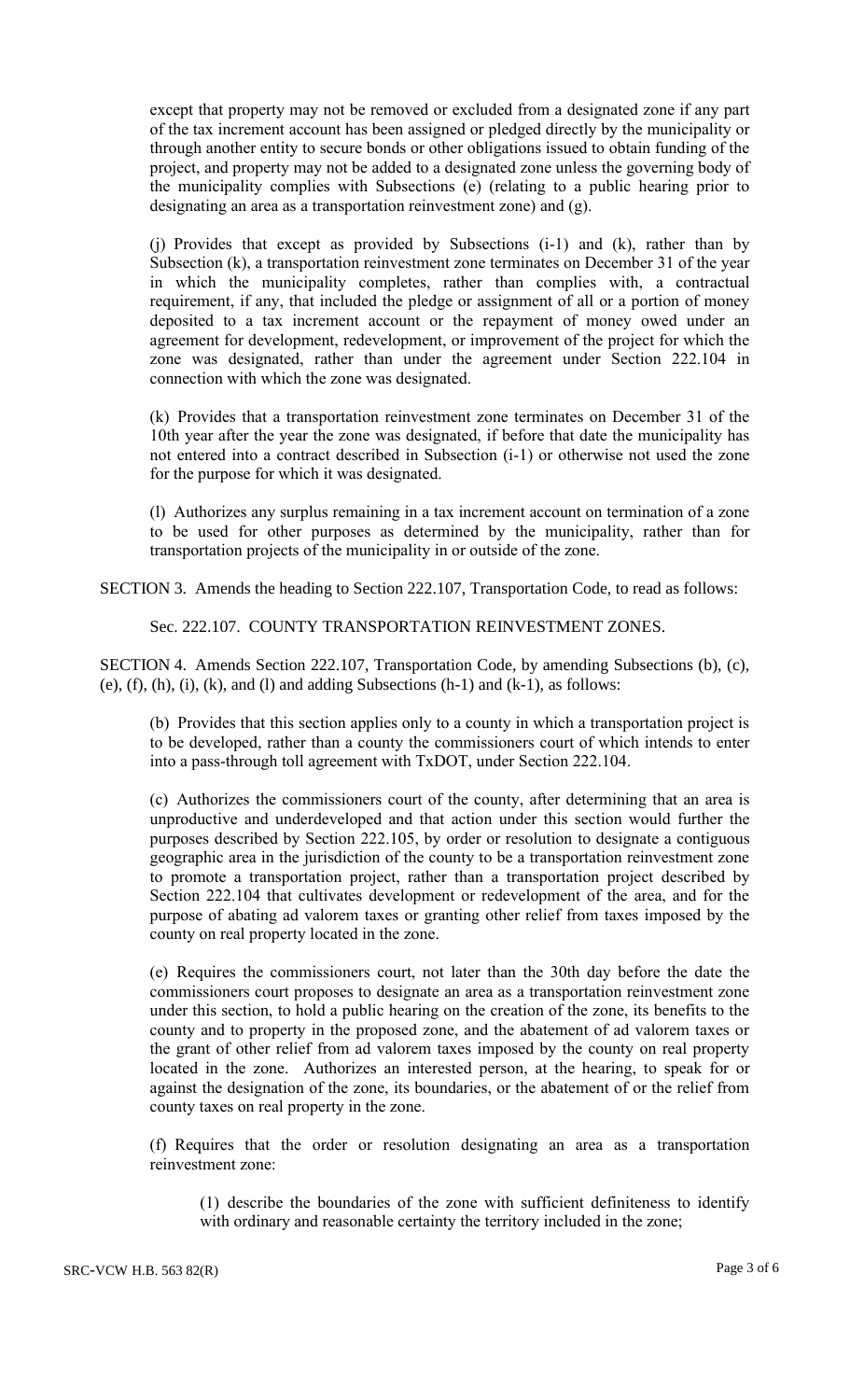(2) provide that the zone takes effect immediately on adoption of the order or resolution;

(3) assign a name to the zone for identification, with the first zone designated by a county designated as "Transportation Reinvestment Zone Number One, County of (name of county)," and subsequently designated zones assigned names in the same form numbered consecutively in the order of their designation; and

(4) designate the base year for purposes of establishing the tax increment base of the county.

Makes a nonsubstantive change.

(h) Authorizes the commissioners court by order or resolution to enter into an agreement with the owner of any real property located in the transportation reinvestment zone to abate all or a portion of the ad valorem taxes or to grant other relief from the taxes imposed by the county on the owner's property in an amount not to exceed the amount calculated under Subsection (a)(1) (relating to the amount of a county's tax increment for a year) for that year. Requires that all abatements or other relief granted by the commissioners court in a transportation reinvestment zone be equal in rate. Authorizes the commissioners court by order or resolution, in the alternative, to elect to abate a portion of the ad valorem taxes or otherwise grant relief from the taxes imposed by the county on all real property located in the zone. Prohibits the total amount of the taxes abated or the total amount of relief granted under this section, in any ad valorem tax year, from exceeding the amount calculated under Subsection (a)(1) for that year, less any amounts allocated under previous agreements, including agreements under Chapter 381 (County Development and Growth), Local Government Code, or Chapter 312 (Property Redevelopment and Tax Abatement Act), Tax Code.

(h-1) Authorizes a county, to further the development of the transportation project for which the transportation reinvestment zone was designated, to assess all or part of the cost of the transportation project against property within the zone. Authorizes the assessment against each property in the zone to be levied and payable in installments in the same manner as provided by Sections 372.016 (Assessment Roll), 372.017 (Levy of Assessment), and 372.018 (Interest on Assessment; Lien), Local Government Code, provided that the installments do not exceed the total amount of the tax abatement or other relief granted under Subsection (h). Authorizes the county to elect to adopt and apply the provisions of Sections 372.015 (Determination of Assessment), 372.016, 372.017, 372.018, 372.019 (Supplemental Assessments), 372.020 (Reassessment), and 372.023 (Payment of Costs), Local Government Code, to the assessment of costs and Sections 372.024 (General Obligation and Revenue Bonds), 372.025 (Terms and Conditions of Bonds), 372.026 (Pledges), 372.027 (Refunding Bonds), 372.028 (Approval and Registration), 372.029 (Authorized Investments; Security), and 372.030 (Subchapter Not Exclusive), Local Government Code, to the issuance of bonds by the county to pay the cost of a transportation project. Authorizes the commissioners court of the county to contract with a public or private entity to develop, redevelop, or improve a transportation project in the transportation reinvestment zone, including aesthetic improvements, and to pledge and assign to that entity all or a specified amount of the revenue the county receives from installment payments of the assessments for the payment of the costs of that transportation project. Prohibits the commissioners court of the county, after a pledge or assignment is made, if the entity that received the pledge or assignment has itself pledged or assigned that amount to secure bonds or other obligations issued to obtain funding for the transportation project, from rescinding its pledge or assignment until the bonds or other obligations secured by the pledge or assignment have been paid or discharged. Authorizes that any amount received from installment payments of the assessments not pledged or assigned in connection with the transportation project be used for other purposes associated with the transportation project or in the zone.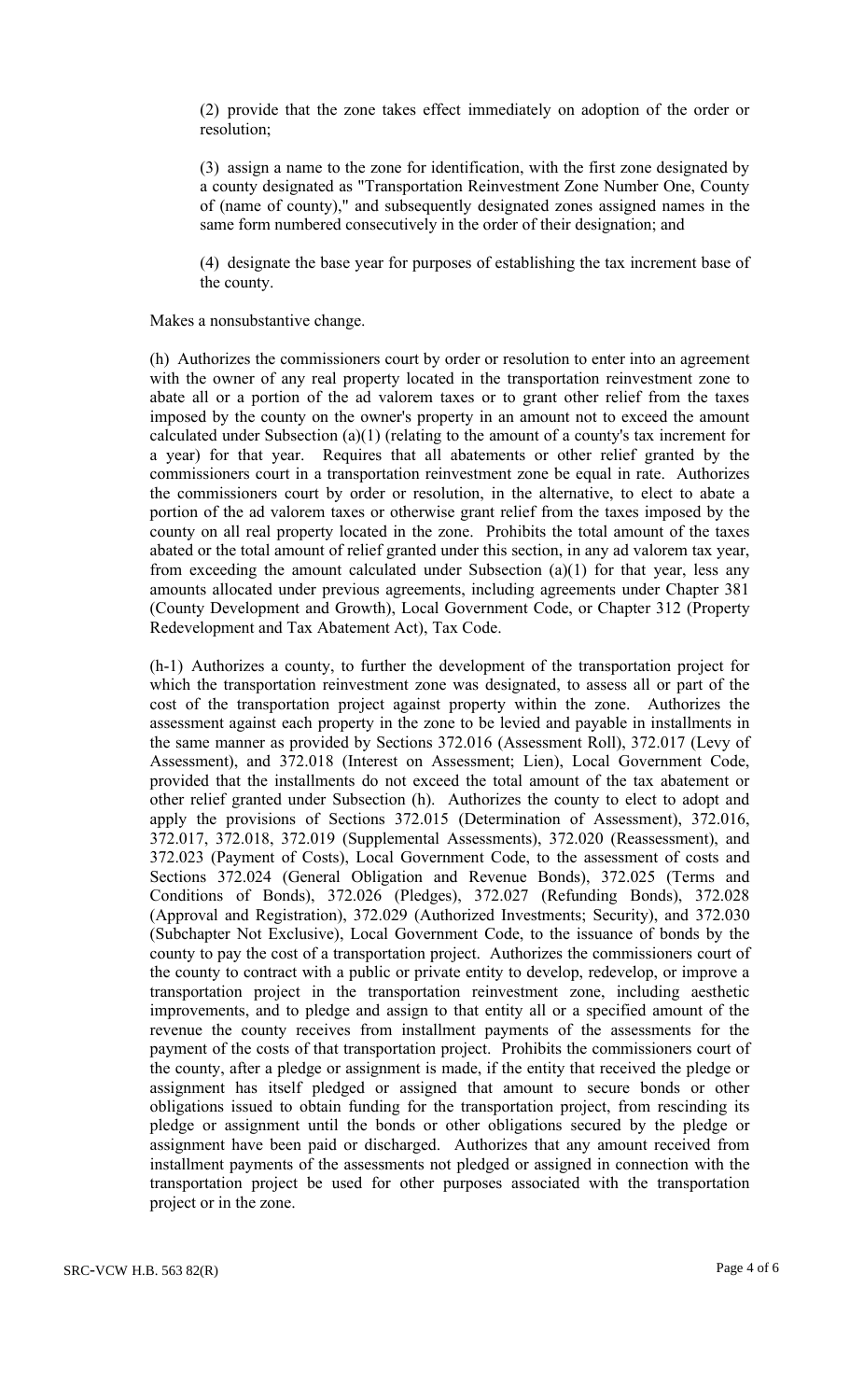(i) Authorizes a road utility district, in the alternative, to assist the county in developing a transportation project, rather than a project authorized under Section 222.104, if authorized by the Texas Transportation Commission under Chapter 441 (Road Utility Districts), to be formed under that chapter that has the same boundaries as a transportation reinvestment zone created under this section. Makes a nonsubstantive change.

(k) Authorizes a road utility district formed as provided by Subsection (i) to enter into an agreement to fund development of a project or to repay funds owed to TxDOT, rather than an agreement with the county to assume the obligation, if any, of the county to fund a project under Section 222.104, or to repay funds owed to TxDOT under Section 222.104.

(k-1) Authorizes the boundaries of a zone, to accommodate changes in the limits of the project for which a reinvestment zone was designated, to be amended at any time, except that property is prohibited from being removed or excluded from a designated zone if any part of the assessment has been assigned or pledged directly by the county or through another entity to secure bonds or other obligations issued to obtain funding of the project, and property is prohibited from being added to a designated zone unless the commissioners court of the county complies with Subsections (e) and (f).

(l) Provides that except as provided by Subsection (m) (relating to termination of a transportation reinvestment zone), a tax abatement agreement entered into under Subsection (h), or an order or resolution on the abatement of taxes or the grant of relief from taxes under that subsection, terminates on December 31 of the year in which the county completes any contractual requirement that included the pledge or assignment of assessments, rather than the pledge of money, collected under this section.

SECTION 5. Amends Subchapter E, Chapter 222, Transportation Code, by adding Sections 222.108 and 222.109, as follows:

Sec. 222.108. TRANSPORTATION REINVESTMENT ZONES FOR OTHER TRANSPORTATION PROJECTS. (a) Authorizes a municipality or county, notwithstanding the requirement in Sections 222.106(b) and 222.107(b) that a transportation reinvestment zone be established in connection with a project under Section 222.104, to establish a transportation reinvestment zone for any transportation project. Requires TxDOT, if all or part of the transportation project is subject to oversight by TxDOT, at the option of the governing body of the municipality or county, to the extent permitted by law, to delegate full responsibility for the development, design, letting of bids, and construction of the project, including project inspection, to the municipality or county. Requires a municipality or county, after assuming responsibility for a project under this subsection, to enter into an agreement with TxDOT that prescribes:

- (1) the development process;
- (2) the roles and responsibilities of the parties; and
- (3) the timelines for any required reviews or approvals.

(b) Requires that any portion of a transportation project developed under Subsection (a) that is on the state highway system or is located in the state highway right-of-way comply with applicable state and federal requirements and criteria for project development, design, and construction, unless TxDOT grants an exception to the municipality or county.

(c) Requires that the development, design, and construction plans and specifications for the portions of a project described by Subsection (b) be reviewed and approved by TxDOT under the agreement entered into under Subsection (a).